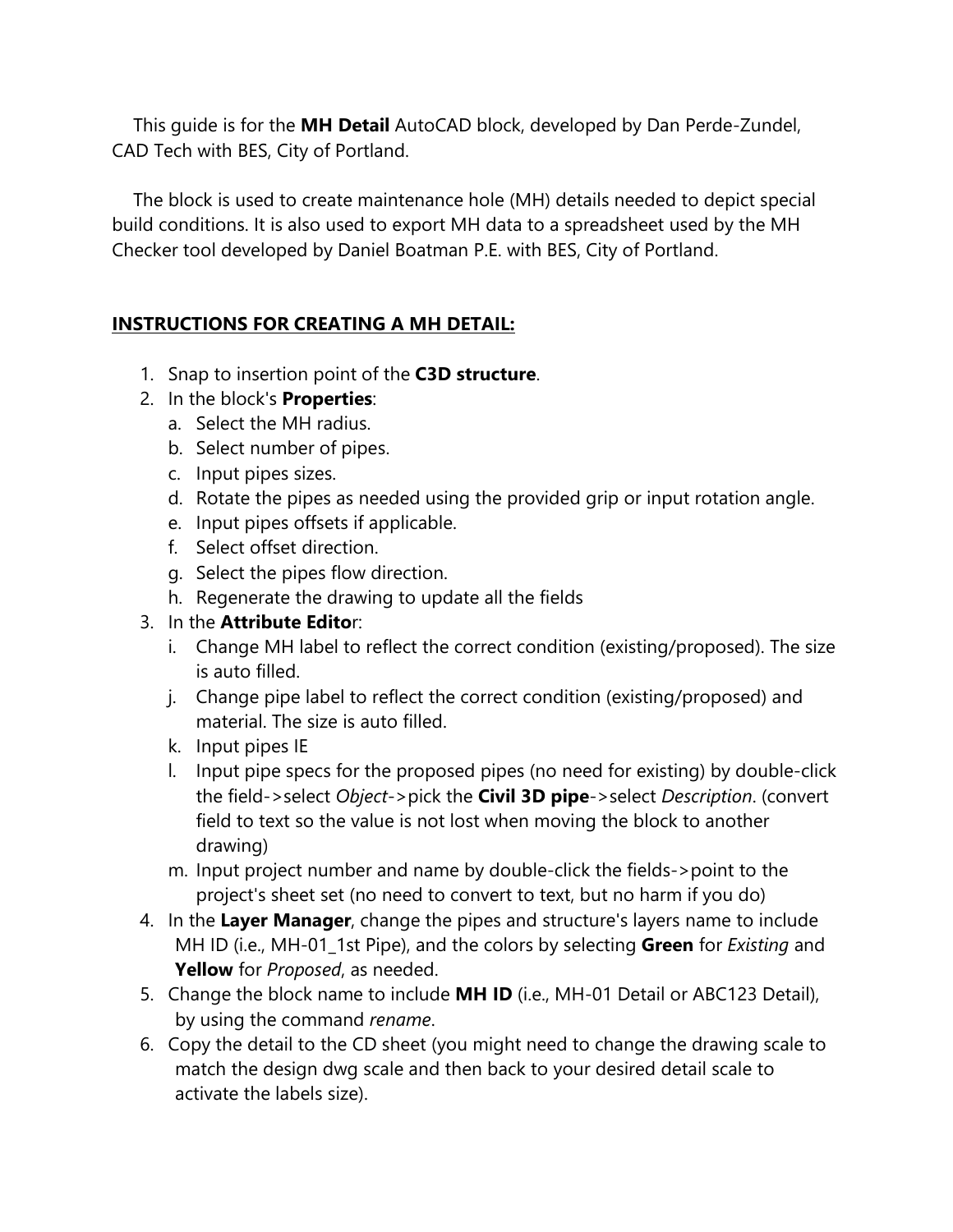7. Label the detail with angles and offset measurements as needed.

## *NOTES:*

- If you need to reset a pipe, follow the steps c-g in reverse order.
- If you need to resize the MH, reset all the pipes first, then modify the MH.
- To reset the entire block, type *resetblock* in the command line

## **INSTRUCTIONS FOR EXPORTING THE DATA TO THE MH CHECKER:**

1. Under **Insert** menu, **Linking & Extraction** tab, choose **Extract Data**.



2. Check C**reate a new data extraction** option and click *Next*.

| C Data Extraction - Begin (Page 1 of 8)                                                                                           |      | $\Box$ | $\times$ |
|-----------------------------------------------------------------------------------------------------------------------------------|------|--------|----------|
| The wizard extracts object data from drawings that can be exported to a table or to an external file.                             |      |        |          |
| Select whether to create a new data extraction, use previously saved settings from a template, or edit an existing<br>extraction. |      |        |          |
| <b>O</b> Create a new data extraction                                                                                             |      |        |          |
| Use previous extraction as a template (.dxe or .blk)                                                                              |      |        |          |
|                                                                                                                                   |      |        |          |
| Edit an existing data extraction                                                                                                  |      |        |          |
|                                                                                                                                   |      |        |          |
|                                                                                                                                   |      |        |          |
|                                                                                                                                   |      |        |          |
|                                                                                                                                   |      |        |          |
|                                                                                                                                   |      |        |          |
|                                                                                                                                   | Next | Cancel |          |

3. Save the file in the project's folder for further edits or resets. Name the file **Exxxx MH Details.dxe**.

| Save Data Extraction As                                                            |                               |                                               |                                                                                                                                 |              |                                                                        | $\times$ |
|------------------------------------------------------------------------------------|-------------------------------|-----------------------------------------------|---------------------------------------------------------------------------------------------------------------------------------|--------------|------------------------------------------------------------------------|----------|
| Save in:                                                                           | C E11252 NW 9th-Hoyt          |                                               | $\vee$ $\blacksquare$ $\mathbb{R}$ $\mathbb{R}$ $\times$ $\blacksquare$ Yiews $\blacktriangleright$ Tools $\blacktriangleright$ |              |                                                                        |          |
| Ç<br>Civil 3D Projects<br>距<br>History<br><b>Documents</b><br>Desktop<br>One Drive | Name<br>Old version<br>Survey | $\lambda$<br>Original files from stakeholders | Date modified<br>4/13/2022 10:28 AM<br>11/18/2021 12:33 PM<br>5/3/2022 9:53 AM                                                  |              | Type<br><b>File folder</b><br><b>File folder</b><br><b>File folder</b> |          |
|                                                                                    | File name:                    | E11252 MH Details.dxe                         |                                                                                                                                 | $\checkmark$ | Save                                                                   |          |
|                                                                                    | Files of type:                | *.dxe                                         |                                                                                                                                 | $\checkmark$ | Cancel                                                                 |          |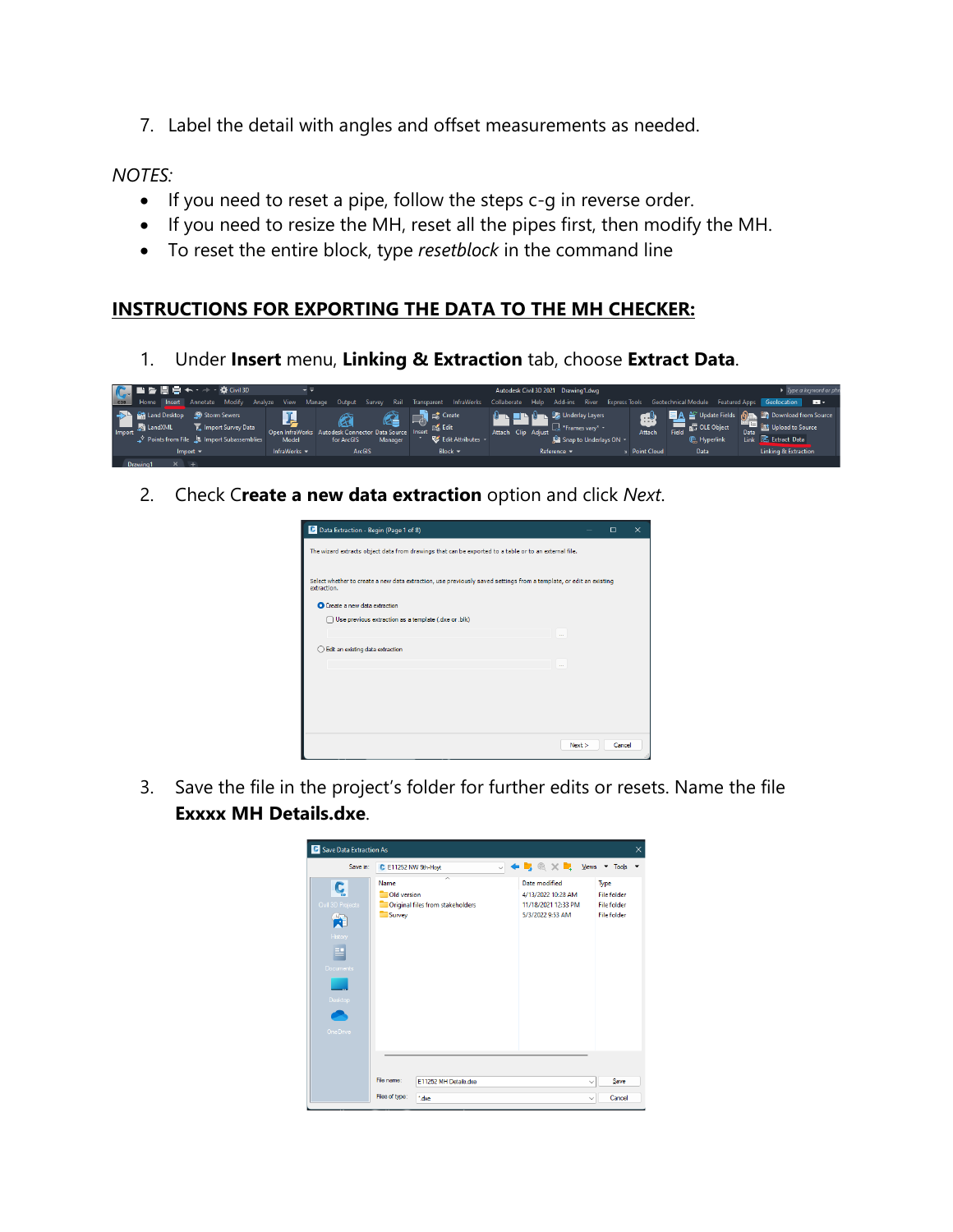4. Under *Data source* check **Select object in the current drawing** and use the pick-box to select all the MH details. Click *Next*.

| C Data Extraction - Define Data Source (Page 2 of 8)  |        | ο              | $\times$ |
|-------------------------------------------------------|--------|----------------|----------|
| Data source                                           |        |                |          |
| Drawings/Sheet set                                    |        |                |          |
| $\triangleright$ Include current drawing              |        |                |          |
| LŊ.<br>Select objects in the current drawing          |        |                |          |
| Drawing files and folders:                            |        |                |          |
| <b>E</b> Drawings                                     |        | Add Folder     |          |
| C:\Users\danpe\Desktop\Drawing1.dwg (Current drawing) |        | Add Drawings   |          |
|                                                       |        | Remove         |          |
|                                                       |        |                |          |
|                                                       |        |                |          |
|                                                       |        |                |          |
|                                                       |        |                |          |
|                                                       |        | Settings       |          |
|                                                       | $Back$ | Cancel<br>Next |          |
|                                                       |        |                | ä.       |

5. Under *Select objects to extract data from*, make sure that you select only the MH Details blocks. Click *Next*.

| Objects |                           |                             |                                                        |              |  | Preview |  |
|---------|---------------------------|-----------------------------|--------------------------------------------------------|--------------|--|---------|--|
|         | Object<br>$\Delta$        | <b>Display Name</b>         |                                                        | Type         |  |         |  |
|         | Arc:                      | Arc:                        |                                                        | Non-block    |  |         |  |
|         | Attribute Definition      | <b>Attribute Definition</b> |                                                        | Non-block    |  |         |  |
|         | Circle                    | Circle                      |                                                        | Non-block    |  |         |  |
|         | Hatch                     | Hatch                       |                                                        | Non-block    |  |         |  |
|         | Leader                    | Leader                      |                                                        | Non-block    |  |         |  |
|         | Line                      | line                        |                                                        | Non-block    |  |         |  |
| J.      | <b>MH Detail</b>          | <b>MH</b> Detail            |                                                        | <b>Block</b> |  |         |  |
|         | <b>MText</b>              | <b>MText</b>                |                                                        | Non-block    |  |         |  |
|         | <b>Display options</b>    |                             |                                                        |              |  |         |  |
| M       | Display all object types  |                             | Display blocks with attributes only                    |              |  |         |  |
|         | O Display blocks only     |                             | $\triangleright$ Display objects currently in-use only |              |  |         |  |
|         | ○ Display non-blocks only |                             |                                                        |              |  |         |  |

6. Under *Category filter*, select only **Attribute**, **Dynamic Block**, and **Geometry**. Sort the *Properties* by **Display Name**.

| Select the properties you want to extract. |                                                        | The following properties were found based on the objects you selected. |                         |  |
|--------------------------------------------|--------------------------------------------------------|------------------------------------------------------------------------|-------------------------|--|
| Properties                                 | (Explore the right-click menu for additional options.) |                                                                        | Category filter         |  |
| Property                                   | <b>Display Name</b>                                    | Category                                                               | <b>3D Visualization</b> |  |
| 01st Pipe Angle                            | 01st Pipe Angle                                        | <b>Dynamic Block</b>                                                   | Attribute<br>Drawing    |  |
| 01st Pipe Flow Di                          | 01st Pipe Flow Di                                      | <b>Dynamic Block</b>                                                   | <b>Dynamic Block</b>    |  |
| 01st Pipe Offset (ft)                      | 01st Pipe Offset (ft)                                  | Dynamic Block                                                          | General<br>Geometry     |  |
| 01st Pipe Offset                           | 01st Pipe Offset                                       | Dynamic Block                                                          | Misc                    |  |
| 01st Pipe Size ft)                         | 01st Pipe Size (ft)                                    | <b>Dynamic Block</b>                                                   |                         |  |
| 01ST PIPE IE                               | 01ST PIPE IE                                           | Attribute                                                              |                         |  |
| 01ST_PIPE_LAB                              | 01ST_PIPE_LAB                                          | Attribute                                                              |                         |  |
| 01ST_PIPE_SPE                              | 01ST_PIPE_SPE                                          | Attribute                                                              |                         |  |
| 02nd Pipe Angle                            | 02nd Pipe Angle                                        | <b>Dynamic Block</b>                                                   |                         |  |
| 02nd Pipe Flow                             | 02nd Pipe Flow                                         | <b>Dynamic Block</b>                                                   |                         |  |
| 2 02nd Pine Offset                         | 02nd Pine Offset                                       | Dunamic Block                                                          |                         |  |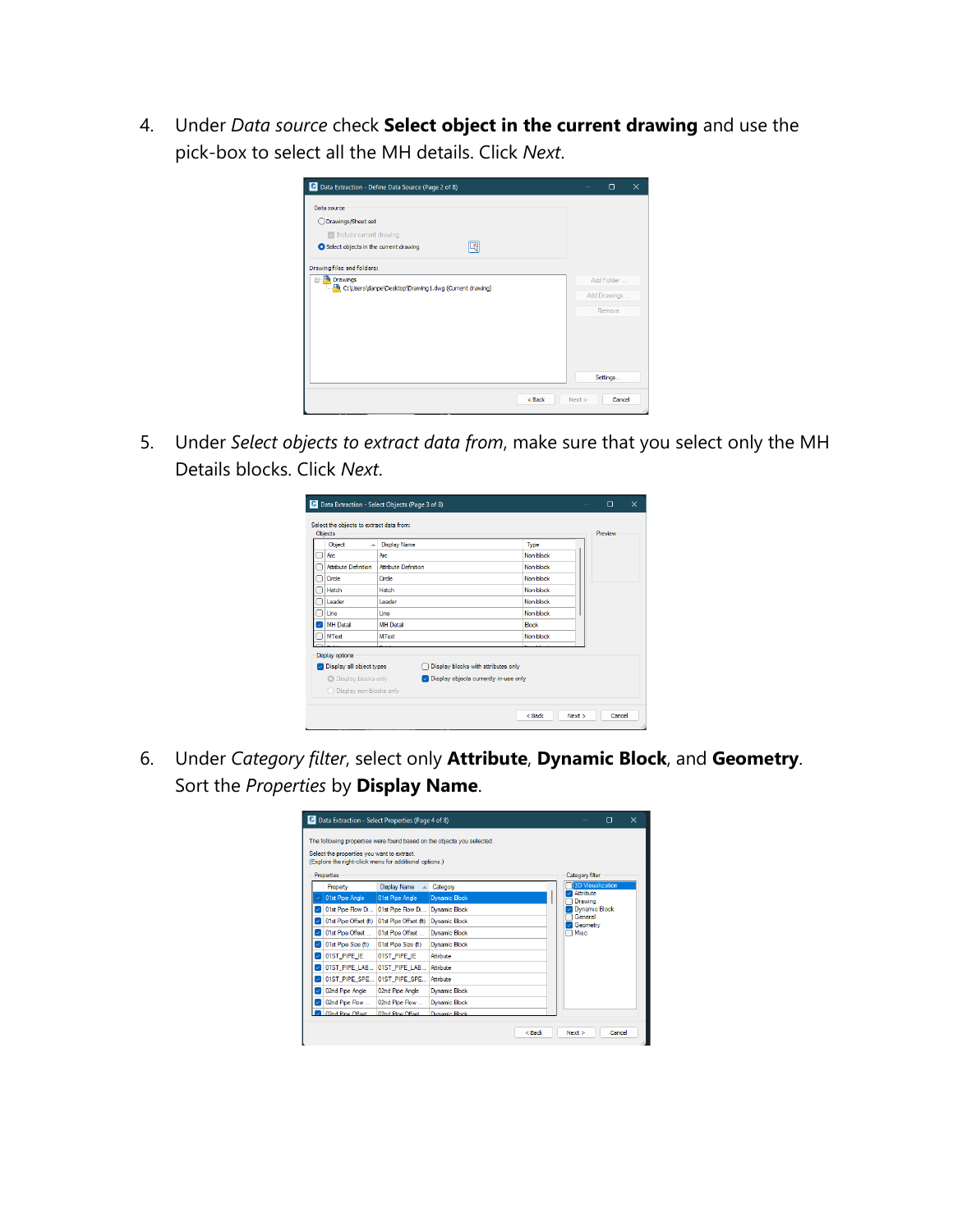7. Scroll down to the bottom of the list and deselect **Position X**, **Position Y**, **Scale X**, **Scale Y**, and **Scale Z**. Only **Position Z** remains checked. Rename the its *Display Name* to **MH\_RIM**. Click *Next*.

|   | Select the properties you want to extract. | (Explore the right-click menu for additional options.) |                      |                             |  |
|---|--------------------------------------------|--------------------------------------------------------|----------------------|-----------------------------|--|
|   | Properties                                 |                                                        |                      | Category filter             |  |
|   | Property                                   | <b>Display Name</b><br>A.                              | Category             | <b>3D Visualization</b>     |  |
|   | MH LABEL                                   | MH LABEL                                               | Attribute            | <b>Attribute</b><br>Drawing |  |
|   | Number of pipes                            | Number of pipes                                        | <b>Dynamic Block</b> | <b>Dynamic Block</b>        |  |
|   | Position X                                 | Position X                                             | Geometry             | General<br>Geometry         |  |
|   | Position Y                                 | Position Y                                             | Geometry             | <b>Misc</b>                 |  |
|   | Position Z                                 | MH RIM                                                 | <b>Geometry</b>      |                             |  |
| ◡ | PROJECT_NAME                               | PROJECT_NAME                                           | Attribute            |                             |  |
| ✓ | PROJECT NUM                                | PROJECT NUM                                            | Attribute            |                             |  |
|   | Scale X                                    | Scale X                                                | Geometry             |                             |  |
|   | Scale Y                                    | Scale Y                                                | Geometry             |                             |  |
|   | Scale Z                                    | Scale Z                                                | Geometry             |                             |  |

8. Ignore the warning message.

|                                                                                                      |         | The following properties were found based on the objects you selected. |          |                                         |
|------------------------------------------------------------------------------------------------------|---------|------------------------------------------------------------------------|----------|-----------------------------------------|
| Select the properties you want to extract.<br>(Explore the right-click menu for additional options.) |         |                                                                        |          |                                         |
| Properties                                                                                           |         |                                                                        |          | Category filter                         |
| Property                                                                                             |         | Display Name A Category                                                |          | <b>3D Visualization</b>                 |
| MH LABEL                                                                                             |         | <b>Non-Uniformly Scaled Blocks</b>                                     |          | Attribute<br>$\times$<br><b>Drawing</b> |
| Position <sub>Z</sub>                                                                                |         |                                                                        |          | <b>Dynamic Block</b>                    |
| Number of pipes                                                                                      |         | Blocks that were not uniformly scaled were found.                      |          | General<br>Geometry                     |
| Position X                                                                                           |         | Objects in those blocks were not extracted.                            |          | <b>Misc</b>                             |
| Position Y                                                                                           |         |                                                                        |          |                                         |
| PROJECT NAME                                                                                         | P       |                                                                        | $\alpha$ |                                         |
| PROJECT NUM                                                                                          | P       |                                                                        |          |                                         |
| Scale X                                                                                              | Scale X | Geometry                                                               |          |                                         |
| Scale Y                                                                                              | Scale Y | Geometry                                                               |          |                                         |
| Scale Z                                                                                              | Scale Z | Geometry                                                               |          |                                         |
|                                                                                                      |         |                                                                        |          |                                         |

9. Uncheck the **Show count column** option. Click *Next*.

| Name                   | ᇫ | 01st Pipe<br>Angle | 01st Pipe<br><b>Flow Direction</b> | 01st Pipe<br>Offset (ft) | 01st Pipe<br><b>Offset</b> | <b>01st Pipe Size</b><br>Gt) | 01 |
|------------------------|---|--------------------|------------------------------------|--------------------------|----------------------------|------------------------------|----|
| <b>MH</b> Detail       |   | 18,0000            | 0                                  | 1.0000                   | Direction<br>1             | 1.0000                       |    |
|                        |   |                    |                                    |                          |                            |                              |    |
|                        |   |                    |                                    |                          |                            |                              |    |
| Combine identical rows |   |                    |                                    |                          |                            | 69 Link External Data        |    |